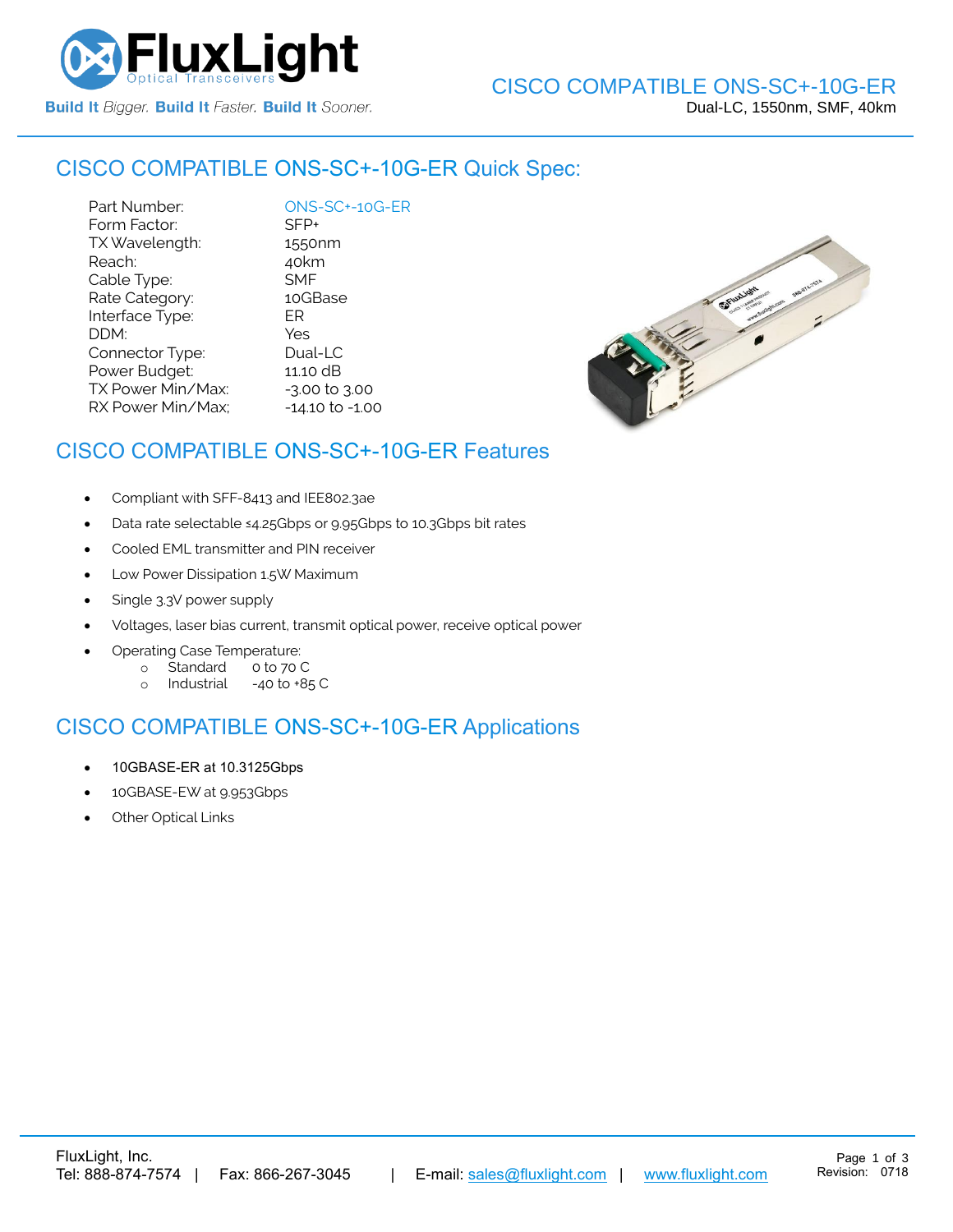

**Build It Bigger. Build It Faster. Build It Sooner.** 

# Electrical Characteristics (Condition: Ta=TOP)

| <b>Parameter</b>                  | <b>Symbol</b> | Min.    | <b>Typ</b> | Max.      | <b>Unit</b> | <b>Notes</b>                   |
|-----------------------------------|---------------|---------|------------|-----------|-------------|--------------------------------|
| CML Inputs(Differential)          | Vin           | 150     |            | 1200      | $mV p-p$    | AC coupled inputs              |
| <b>Supply Current</b>             | ICC           |         |            | 300       | mA          |                                |
| Input Impedance (Differential)    | Zin           | 85      | 100        | 115       | ohm         | $\mathrm{Rin}$ > 100 kohm @ DC |
| Tx_Disable Input Voltage - Low    | VIL           | $\circ$ |            | 0.8       | $\vee$      |                                |
| Tx_Disable Input Voltage - High   | <b>VIH</b>    | 2.0     |            | 3.45      | $\vee$      |                                |
| Tx_Fault Output Voltage - Low     | <b>VOL</b>    | $\circ$ |            | 0.5       | $\vee$      |                                |
| Tx_Fault Output Voltage - High    | VOH           | 2.0     |            | $Vcc+0.3$ | $\vee$      |                                |
| <b>CML Outputs (Differential)</b> | Vout          | 350     |            | 700       | mV pp       | AC coupled outputs             |
| Output Impedance (Differential)   | Zout          | 85      | 100        | 115       | ohms        |                                |
| Rx_LOS Output Voltage-Low         | <b>VOL</b>    | $\circ$ |            | 0.5       | $\vee$      |                                |
| Rx_LOS Output Voltage-High        | <b>VOH</b>    | 2.5     |            |           | $\vee$      |                                |

# Optical Characteristics (Condition: Ta=TOP)

| <b>TX</b>                        |         |                  |                          |                          |                          |             |  |
|----------------------------------|---------|------------------|--------------------------|--------------------------|--------------------------|-------------|--|
| <b>Parameter</b>                 |         | <b>Symbol</b>    | Min                      | <b>Typ</b>               | <b>Max</b>               | <b>Unit</b> |  |
| Data Rate                        |         |                  | $\overline{\phantom{a}}$ | 10.3                     | $\overline{\phantom{0}}$ | Gb/s        |  |
| 9µm Core Diameter SMF            |         |                  |                          | 10                       |                          | Km          |  |
| Centre wavelength                |         | λс               | 1530                     | 1550                     | 1565                     | nm          |  |
| Output Spectral Width(-20dB)     |         | Δλ               | $\overline{\phantom{a}}$ | ۰                        | $\mathbf{1}$             | nm          |  |
| Average Output Power             |         | $P_{\text{out}}$ | $-3$                     | $\overline{\phantom{a}}$ | $+3$                     | dBm         |  |
| <b>Extinction Ratio</b>          |         | ER               | 6                        | $\overline{\phantom{0}}$ | $\overline{\phantom{0}}$ | dB          |  |
| Average Power of OFF Transmitter |         |                  |                          |                          | $-30$                    | dBm         |  |
| Side Mode Suppression Ratio      |         | <b>SMSR</b>      | 30                       |                          |                          | dB          |  |
| Input Differential Impedance     |         | Zin              | 90                       | 100                      | 110                      | Ω           |  |
| <b>TX Disable</b>                | Disable |                  | 2.0                      |                          | $Vcc+0.3$                | $\vee$      |  |
|                                  | Enable  |                  | $\circ$                  |                          | 0.8                      |             |  |
| <b>TX Fault</b>                  | Fault   |                  | 2.0                      |                          | $Vcc+0.3$                |             |  |
|                                  | Normal  |                  | $\circ$                  |                          | 0.8                      | $\vee$      |  |